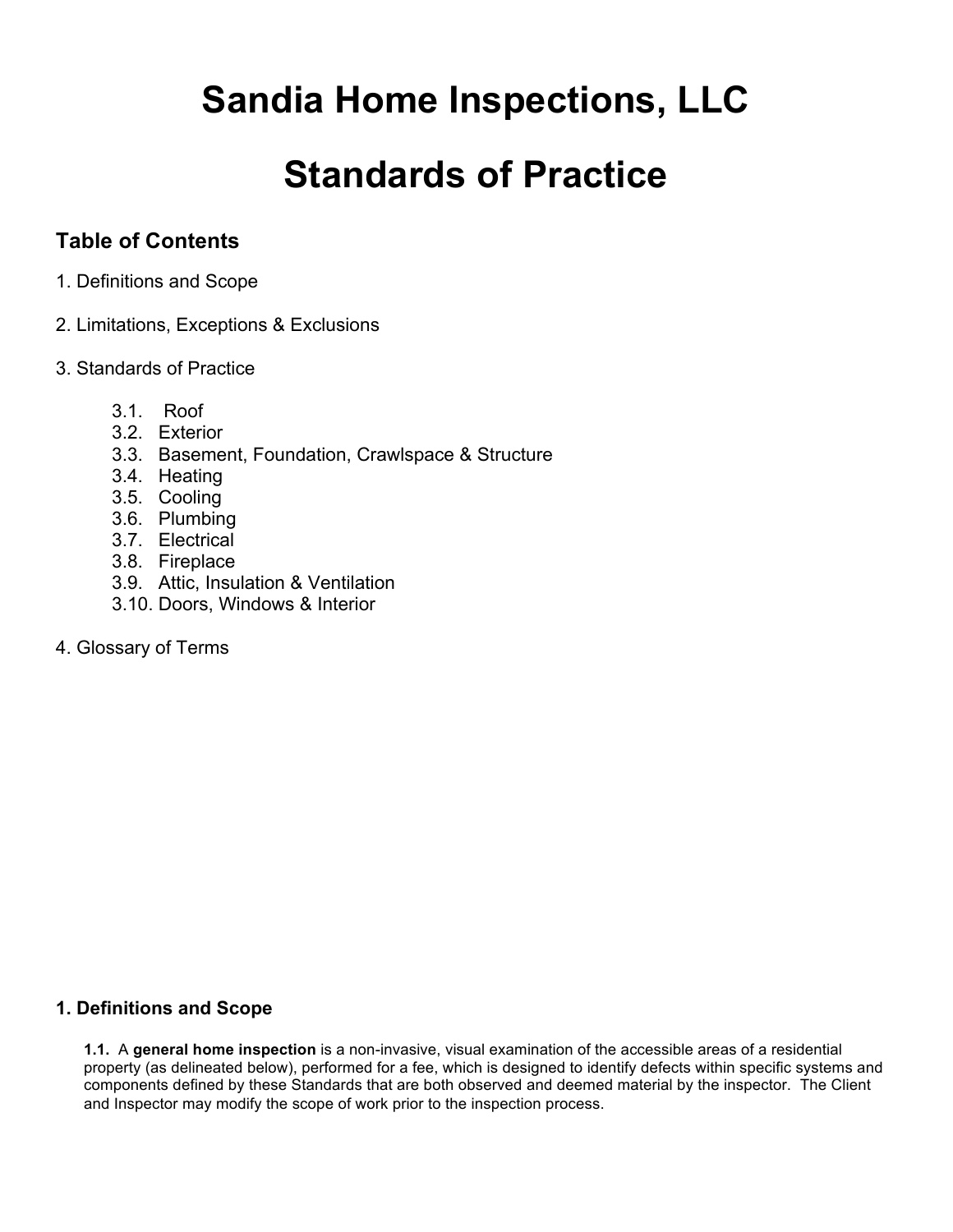- I. The general home inspection is based on the observations made on the date of the inspection, and not a prediction of future conditions.
- II. The general home inspection will not reveal every issue that exists or ever could exist, but only those material defects observed on the date of the inspection.

**1.2.** A **material defect** is a specific issue with a system or component of a residential property that may have a significant, adverse impact on the value of the property, or that poses an unreasonable risk to people. The fact that a system or component is near, at or beyond the end of its normal useful life is not, in itself, a material defect.

**1.3.** A **general home inspection report** shall identify, in written format, defects within specific systems and components defined by these Standards that are both observed and deemed material by the inspector. Inspection reports may include additional comments and recommendations.

# **2. Limitations, Exceptions & Exclusions**

## **2.1. Limitations:**

- I. An inspection is not technically exhaustive.
- II. An inspection will not identify concealed or latent defects.
- III. An inspection will not deal with aesthetic concerns or what could be deemed matters of taste, cosmetic defects, etc.
- IV. An inspection will not determine the suitability of the property for any use.
- V. An inspection does not determine the market value of the property or its marketability.
- VI. An inspection does not determine the insurability of the property.
- VII. An inspection does not determine the advisability or inadvisability of the purchase of the inspected property.
- VIII. An inspection does not determine the life expectancy of the property or any components or systems therein.
- IX. An inspection does not include items not permanently installed.
- X. These Standards of Practice apply only to properties with four or fewer residential units.

## **2.2. Exclusions:**

- I. The inspector is not required to determine:
	- A. property boundary lines or encroachments.
	- B. the condition of any component or system that is not readily accessible.
	- C. the service life expectancy of any component or system.
	- D. the size, capacity, BTU, performance or efficiency of any component or system.
	- E. the cause or reason of any condition.
	- F. the cause for the need of correction, repair or replacement of any system or component.
	- G. future conditions.
	- H. compliance with codes or regulations.
	- I. the presence of evidence of rodents, birds, animals, insects, or other pests.
	- J. the presence of mold, mildew or fungus.
	- K. the presence of airborne hazards, including radon.
	- L. the air quality.
	- M. the existence of environmental hazards, including lead paint, asbestos or toxic drywall.
	- N. the existence of electromagnetic fields.
	- O. any hazardous waste conditions.
	- P. any manufacturers' recalls or conformance with manufacturer installation, or any information included for consumer protection purposes.
	- Q. acoustical properties.
	- R. correction, replacement or repair cost estimates.
	- S. estimates of the cost to operate any given system.

II. The inspector is not required to operate: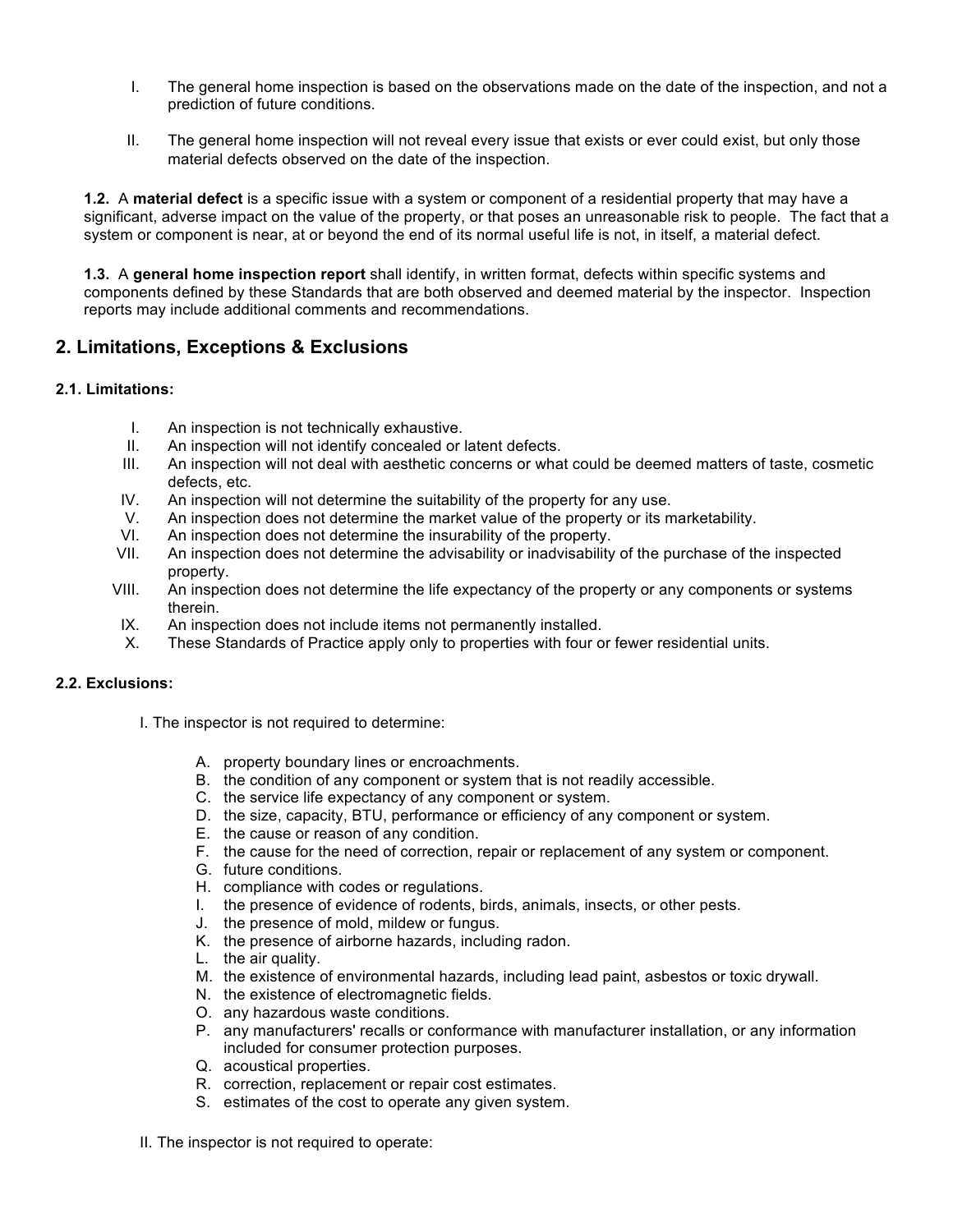- A. any system that is shut down.
- B. any system that does not function properly.
- C. or evaluate low-voltage electrical systems such as, but not limited to:
	- 1. phone lines;
	- 2. cable lines;
	- 3. satellite dishes;
	- 4. antennae;
	- 5. lights; or
	- 6. remote controls.
- D. any system that does not turn on with the use of normal operating controls.
- E. any shut-off valves or manual stop valves.
- F. any electrical disconnect or over-current protection devices.
- G. any alarm systems.
- H. moisture meters, gas detectors or similar equipment.
- III. The inspector is not required to:
	- A. move any personal items or other obstructions, such as, but not limited to: throw rugs, carpeting, wall coverings, furniture, ceiling tiles, window coverings, equipment, plants, ice, debris, snow, water, dirt, pets, or anything else that might restrict the visual inspection.
	- B. dismantle, open or uncover any system or component.
	- C. enter or access any area that may, in the opinion of the inspector, be unsafe.
	- D. enter crawlspaces or other areas that may be unsafe or not readily accessible.
	- E. inspect underground items, such as, but not limited to: lawn-irrigation systems, underground storage tanks or other indications of their presence, whether abandoned or actively used.
	- F. do anything which may, in the inspector's opinion, be unsafe or dangerous to the inspector or others, or damage property, such as, but not limited to: walking on roof surfaces, climbing ladders, entering attic spaces, or negotiating with pets.
	- G. inspect decorative items.
	- H. inspect common elements or areas in multi-unit housing.
	- I. inspect intercoms, speaker systems or security systems.
	- J. offer guarantees or warranties.
	- K. offer or perform any engineering services.
	- L. offer or perform any trade or professional service other than general home inspection.
	- M. research the history of the property, or report on its potential for alteration, modification, extendibility or suitability for a specific or proposed use for occupancy.
	- N. determine the age of construction or installation of any system, structure or component of a building, or differentiate between original construction and subsequent additions, improvements, renovations or replacements.
	- O. determine the insurability of a property.
	- P. perform or offer Phase 1 or environmental audits.
	- Q. inspect any system or component that is not included in these Standards.

# **3. Standards of Practice**

## **3.1. Roof**

- I. The inspector shall inspect from ground level or the eaves:
	- A. the roof-covering materials;
	- B. the gutters;
	- C. the downspouts;
	- D. the vents, flashing, skylights, chimney, and other roof penetrations; and
	- E. the general structure of the roof from the readily accessible panels, doors or stairs.

#### II. The inspector shall describe: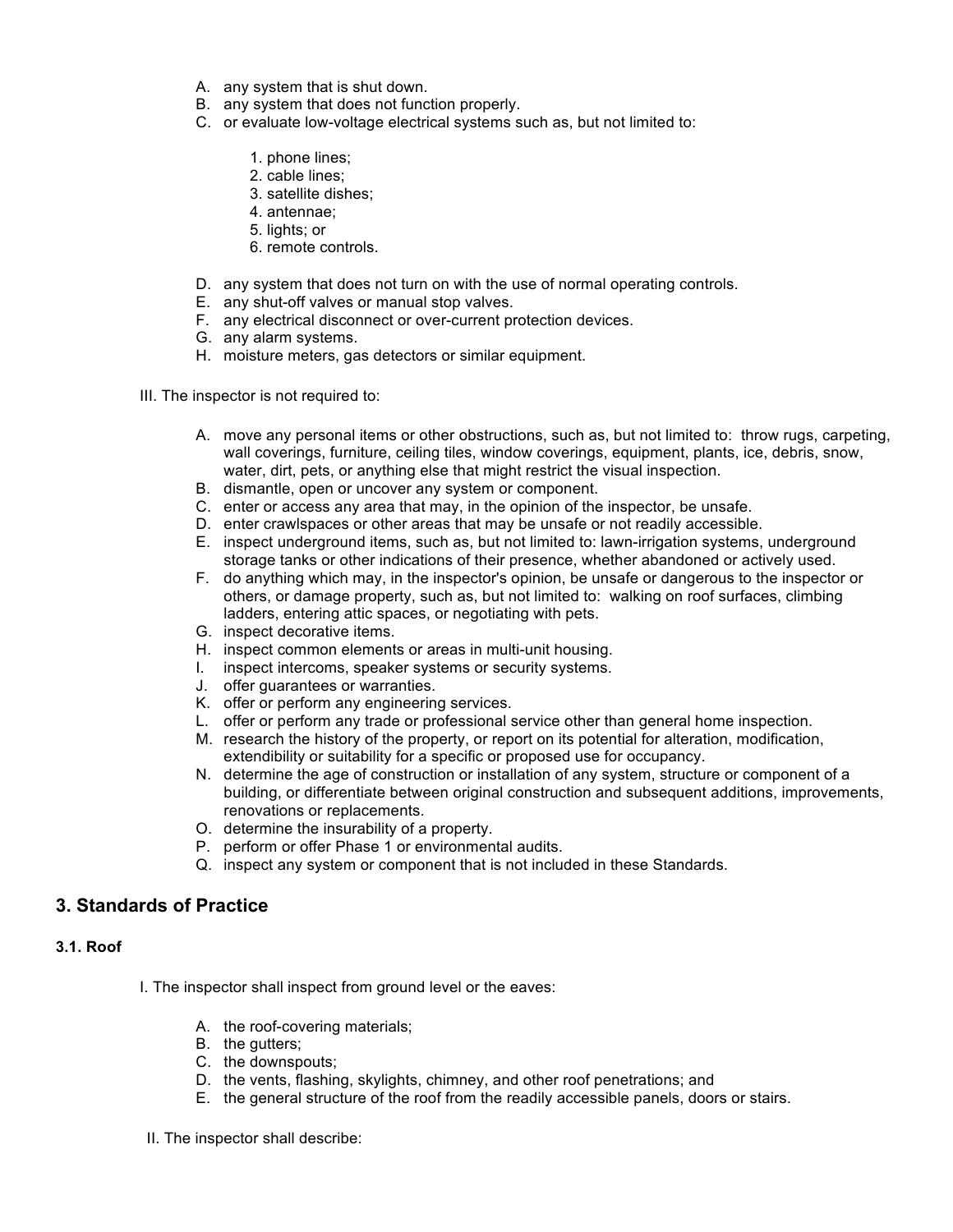- A. the type of roof-covering materials.
- III. The inspector shall report as in need of correction:
	- A. observed indications of active roof leaks.
- IV. The inspector is not required to:
	- A. walk on any roof surface.
	- B. predict the service life expectancy.
	- C. inspect underground downspout diverter drainage pipes.
	- D. remove snow, ice, debris or other conditions that prohibit the observation of the roof surfaces.
	- E. move insulation.
	- F. inspect antennae, satellite dishes, lightning arresters, de-icing equipment, or similar attachments.
	- G. walk on any roof areas that appear, in the opinion of the inspector, to be unsafe.
	- H. walk on any roof areas if it might, in the opinion of the inspector, cause damage.
	- I. perform a water test.
	- J. warrant or certify the roof.
	- K. confirm proper fastening or installation of any roof-covering material.

#### **3.2. Exterior**

I. The inspector shall inspect:

- A. the exterior wall-covering materials, flashing and trim;
- B. all exterior doors;
- C. adjacent walkways and driveways;
- D. stairs, steps, stoops, stairways and ramps;
- E. porches, patios, decks, balconies and carports;
- F. railings, guards and handrails;
- G. the eaves, soffits and fascia;
- H. a representative number of windows; and
- I. vegetation, surface drainage, retaining walls and grading of the property, where they may adversely affect the structure due to moisture intrusion.
- II. The inspector shall describe:
	- A. the type of exterior wall-covering materials.
- III. The inspector shall report as in need of correction:
	- A. any improper spacing between intermediate balusters, spindles and rails.
- IV. The inspector is not required to:
	- A. inspect or operate screens, storm windows, shutters, awnings, fences, outbuildings, or exterior accent lighting.
	- B. inspect items that are not visible or readily accessible from the ground, including window and door flashing.
	- C. inspect or identify geological, geotechnical, hydrological or soil conditions.
	- D. inspect recreational facilities or playground equipment.
	- E. inspect seawalls, breakwalls or docks.
	- F. inspect erosion-control or earth-stabilization measures.
	- G. inspect for safety-type glass.
	- H. inspect underground utilities.
	- I. inspect underground items.
	- J. inspect wells or springs.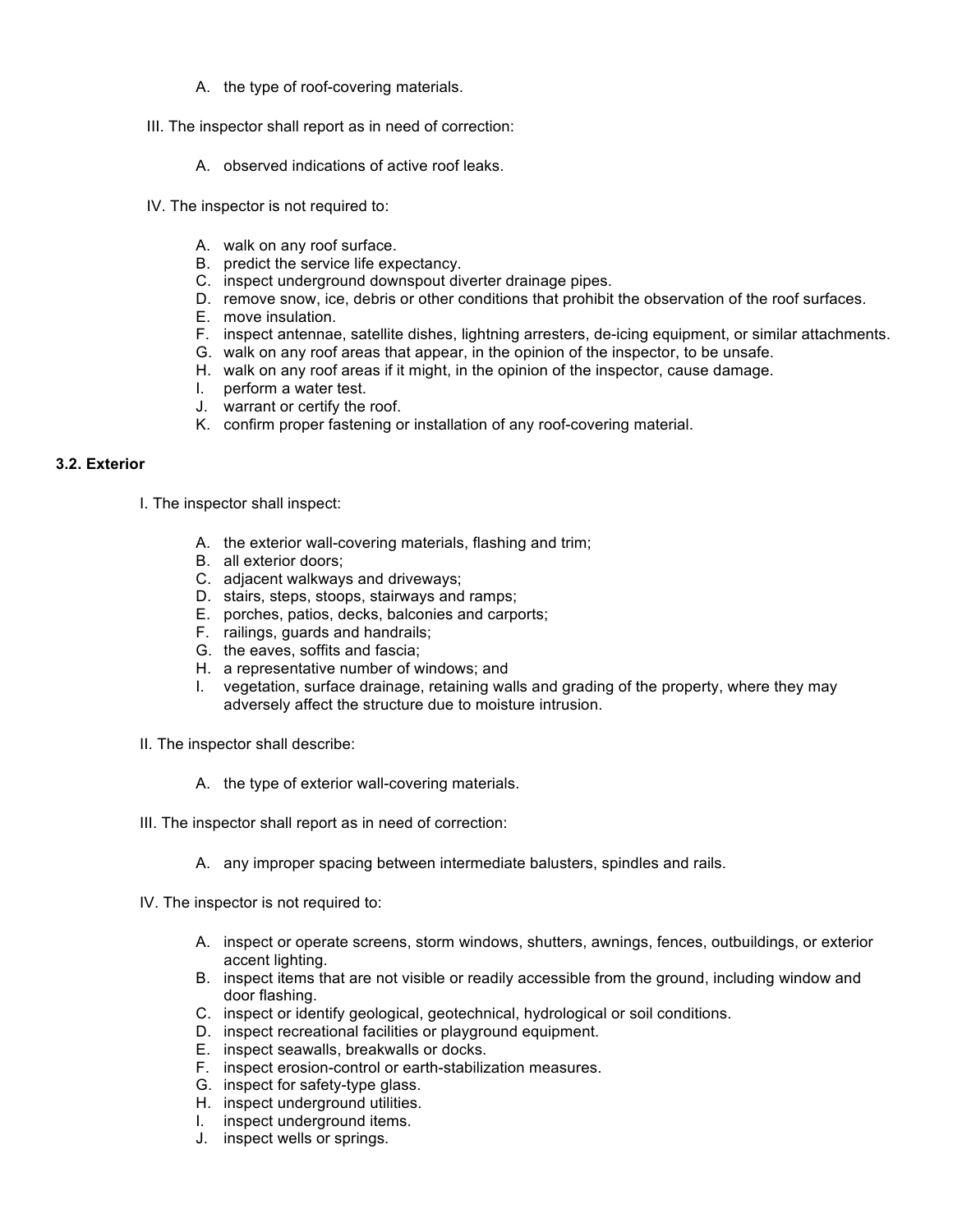- K. inspect solar, wind or geothermal systems.
- L. inspect swimming pools or spas.
- M. inspect wastewater treatment systems, septic systems or cesspools.
- N. inspect irrigation or sprinkler systems.
- O. inspect drainfields or dry wells.
- P. determine the integrity of multiple-pane window glazing or thermal window seals.

#### **3.3. Basement, Foundation, Crawlspace & Structure**

- I. The inspector shall inspect:
	- A. the foundation;
	- B. the basement;
	- C. the crawlspace; and
	- D. structural components.
- II. The inspector shall describe:
	- A. the type of foundation; and
	- B. the location of the access to the under-floor space.
- III. The inspector shall report as in need of correction:
	- A. observed indications of wood in contact with or near soil;
	- B. observed indications of active water penetration;
	- C. observed indications of possible foundation movement, such as sheetrock cracks, brick cracks, out-of-square door frames, and un-level floors; and
	- D. any observed cutting, notching and boring of framing members that may, in the inspector's opinion, present a structural or safety concern.
- IV. The inspector is not required to:
	- A. enter any crawlspace that is not readily accessible or where entry could cause damage or pose a hazard to the inspector.
	- B. move stored items or debris.
	- C. operate sump pumps with inaccessible floats.
	- D. identify the size, spacing, span or location or determine the adequacy of foundation bolting, bracing, joists, joist spans or support systems.
	- E. provide any engineering or architectural service.
	- F. report on the adequacy of any structural system or component.

## **3.4. Heating**

- I. The inspector shall inspect:
	- A. the heating system, using normal operating controls.
- II. The inspector shall describe:
	- A. the location of the thermostat for the heating system;
	- B. the energy source; and
	- C. the heating method.
- III. The inspector shall report as in need of correction:
	- A. any heating system that did not operate; and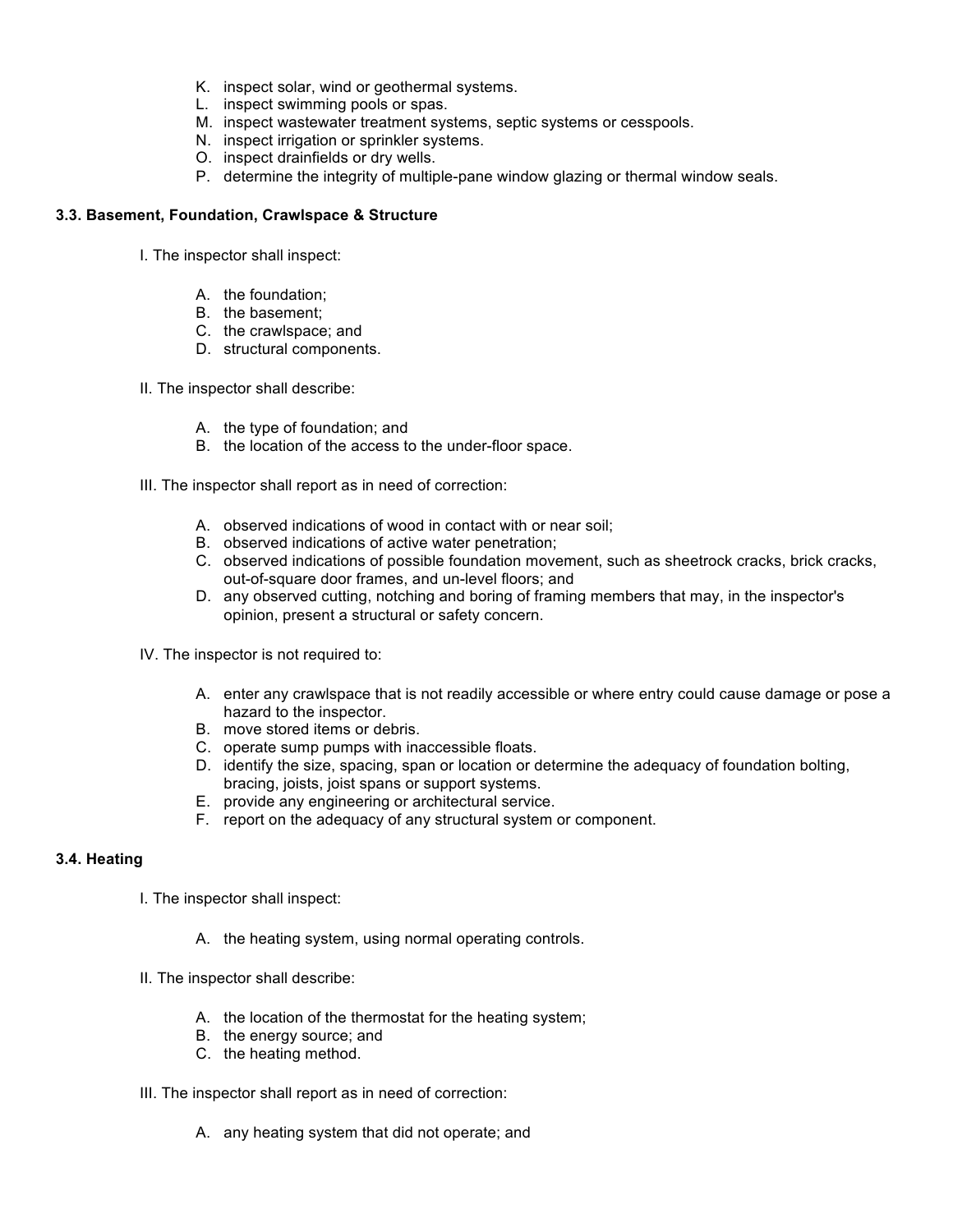- B. if the heating system was deemed inaccessible.
- IV. The inspector is not required to:
	- A. inspect or evaluate the interior of flues or chimneys, fire chambers, heat exchangers, combustion air systems, fresh-air intakes, humidifiers, dehumidifiers, electronic air filters, geothermal systems, or solar heating systems.
	- B. inspect fuel tanks or underground or concealed fuel supply systems.
	- C. determine the uniformity, temperature, flow, balance, distribution, size, capacity, BTU, or supply adequacy of the heating system.
	- D. light or ignite pilot flames.
	- E. activate heating, heat pump systems, or other heating systems when ambient temperatures or other circumstances are not conducive to safe operation or may damage the equipment.
	- F. override electronic thermostats.
	- G. evaluate fuel quality.
	- H. verify thermostat calibration, heat anticipation, or automatic setbacks, timers, programs or clocks.

#### **3.5. Cooling**

- I. The inspector shall inspect:
	- A. the cooling system using normal operating controls.
- II. The inspector shall describe:
	- A. the location of the thermostat for the cooling system; and
	- B. the cooling method.
- III. The inspector shall report as in need of correction:
	- A. any cooling system that did not operate; and
	- B. if the cooling system was deemed inaccessible.
- IV. The inspector is not required to:
	- A. determine the uniformity, temperature, flow, balance, distribution, size, capacity, BTU, or supply adequacy of the cooling system.
	- B. inspect portable window units, through-wall units, or electronic air filters.
	- C. operate equipment or systems if the exterior temperature is below 65° Fahrenheit, or when other circumstances are not conducive to safe operation or may damage the equipment.
	- D. inspect or determine thermostat calibration, cooling anticipation, or automatic setbacks or clocks.
	- E. examine electrical current, coolant fluids or gases, or coolant leakage.

## **3.6. Plumbing**

- I. The inspector shall inspect:
	- A. the main water supply shut-off valve;
	- B. the main fuel supply shut-off valve;
	- C. the water heating equipment, including the energy source, venting connections, temperature/pressure-relief (TPR) valves, Watts 210 valves, and seismic bracing;
	- D. interior water supply, including all fixtures and faucets, by running the water;
	- E. all toilets for proper operation by flushing;
	- F. all sinks, tubs and showers for functional drainage;
	- G. the drain, waste and vent system; and
	- H. drainage sump pumps with accessible floats.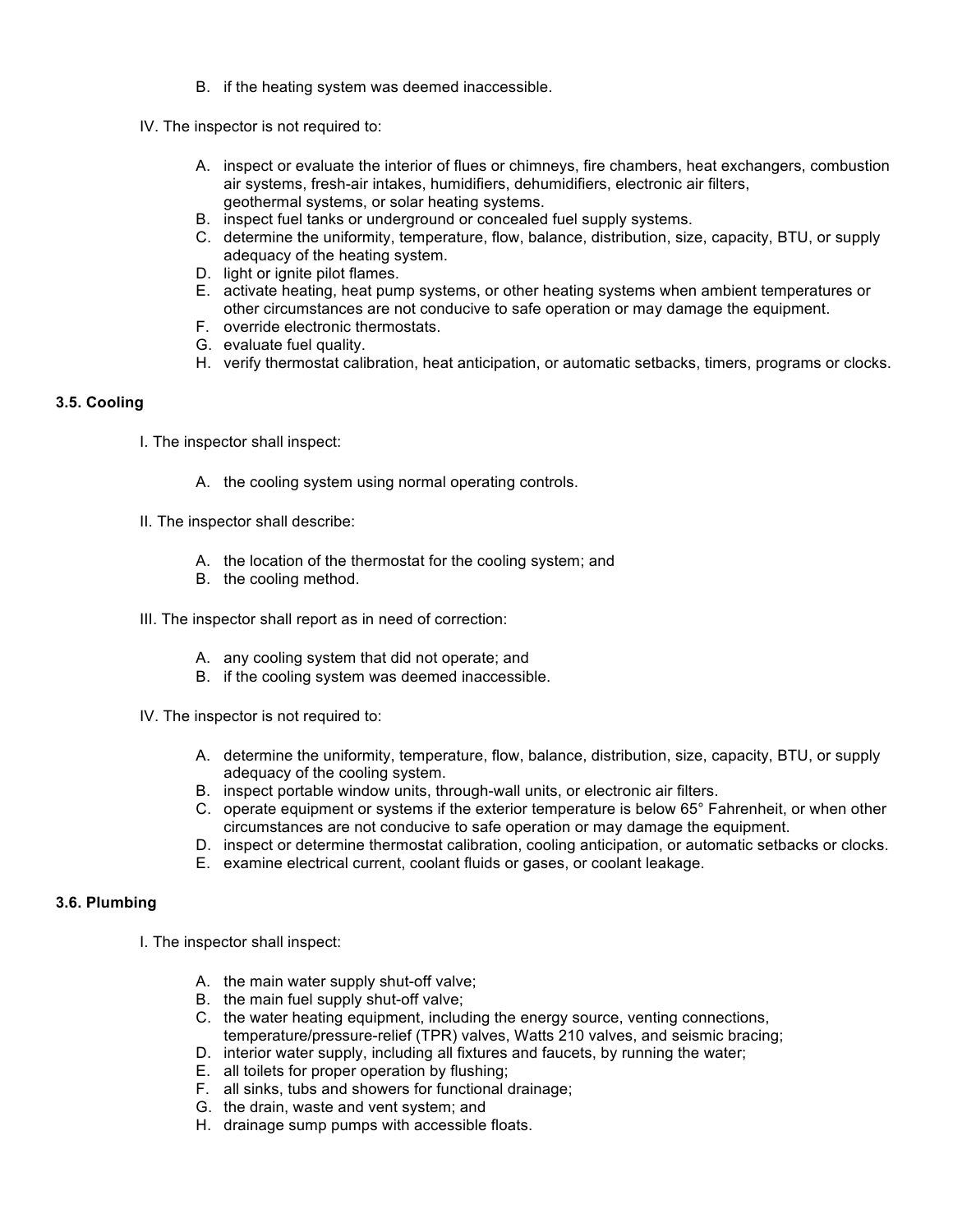- II. The inspector shall describe:
	- A. whether the water supply is public or private based upon observed evidence;
	- B. the location of the main water supply shut-off valve;
	- C. the location of the main fuel supply shut-off valve;
	- D. the location of any observed fuel-storage system; and
	- E. the capacity of the water heating equipment, if labeled.

III. The inspector shall report as in need of correction:

- A. deficiencies in the water supply by viewing the functional flow in two fixtures operated simultaneously;
- B. deficiencies in the installation of hot and cold water faucets;
- C. mechanical drain stops that were missing or did not operate if installed in sinks, lavatories and tubs; and
- D. toilets that were damaged, had loose connections to the floor, were leaking, or had tank components that did not operate.
- IV. The inspector is not required to:
	- A. light or ignite pilot flames.
	- B. measure the capacity, temperature, age, life expectancy or adequacy of the water heater.
	- C. inspect the interior of flues or chimneys, combustion air systems, water softener or filtering systems, well pumps or tanks, safety or shut-off valves, floor drains, lawn sprinkler systems, or fire sprinkler systems.
	- D. determine the exact flow rate, volume, pressure, temperature or adequacy of the water supply.
	- E. determine the water quality, potability or reliability of the water supply or source.
	- F. open sealed plumbing access panels.
	- G. inspect clothes washing machines or their connections.
	- H. operate any valve.
	- I. test shower pans, tub and shower surrounds or enclosures for leakage or functional overflow protection.
	- J. evaluate the compliance with conservation, energy or building standards, or the proper design or sizing of any water, waste or venting components, fixtures or piping.
	- K. determine the effectiveness of anti-siphon, back-flow prevention or drain-stop devices.
	- L. determine whether there are sufficient cleanouts for effective cleaning of drains.
	- M. evaluate fuel storage tanks or supply systems.
	- N. inspect wastewater treatment systems.
	- O. inspect water treatment systems or water filters.
	- P. inspect water storage tanks, pressure pumps, or bladder tanks.
	- Q. evaluate wait-time to obtain hot water at fixtures, or perform testing of any kind to water heater elements.
	- R. evaluate or determine the adequacy of combustion air.
	- S. test, operate, open or close: safety controls, manual stop valves, temperature/pressure-relief valves, control valves, or check valves.
	- T. examine ancillary or auxiliary systems or components, such as, but not limited to, those related to solar water heating and hot water circulation.
	- U. determine the existence or condition of polybutylene plumbing.

#### **3.7. Electrical**

I. The inspector shall inspect:

- A. the service drop;
- B. the overhead service conductors and attachment point;
- C. the service head, gooseneck and drip loops;
- D. the service mast, service conduit and raceway;
- E. the electric meter and base;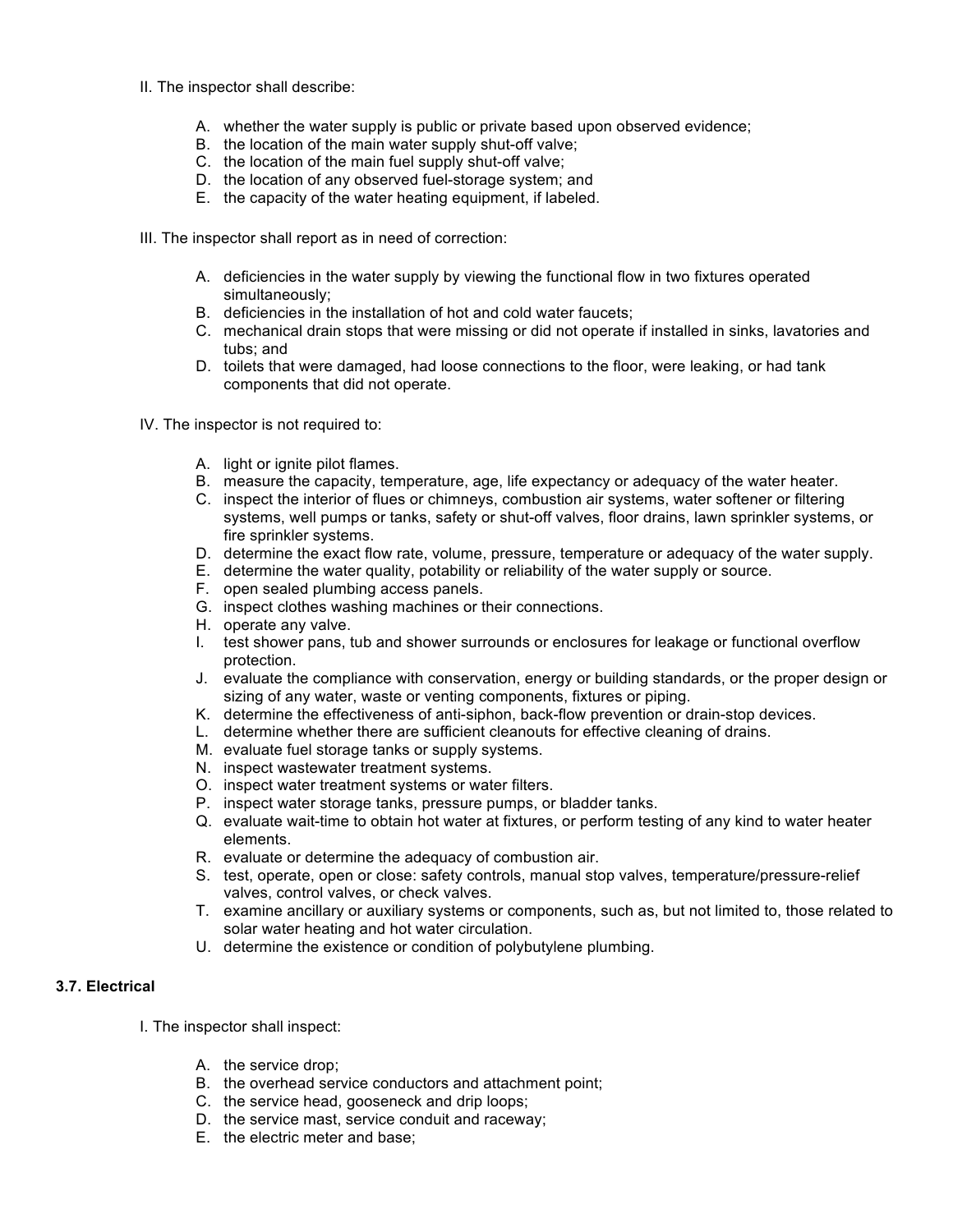- F. service-entrance conductors;
- G. the main service disconnect;
- H. panelboards and over-current protection devices (circuit breakers and fuses);
- I. service grounding and bonding;
- J. a representative number of switches, lighting fixtures and receptacles, including receptacles observed and deemed to be arc-fault circuit interrupter (AFCI)-protected using the AFCI test button, where possible;
- K. all ground-fault circuit interrupter receptacles and circuit breakers observed and deemed to be GFCIs using a GFCI tester, where possible; and
- L. smoke and carbon-monoxide detectors.

II. The inspector shall describe:

- A. the main service disconnect's amperage rating, if labeled; and
- B. the type of wiring observed.

III. The inspector shall report as in need of correction:

- A. deficiencies in the integrity of the service-entrance conductors' insulation, drip loop, and vertical clearances from grade and roofs;
- B. any unused circuit-breaker panel opening that was not filled;
- C. the presence of solid conductor aluminum branch-circuit wiring, if readily visible;
- D. any tested receptacle in which power was not present, polarity was incorrect, the cover was not in place, the GFCI devices were not properly installed or did not operate properly, evidence of arcing or excessive heat, and where the receptacle was not grounded or was not secured to the wall; and
- E. the absence of smoke detectors.
- IV. The inspector is not required to:
	- A. insert any tool, probe or device into the main panelboard, sub-panels, distribution panelboards, or electrical fixtures.
	- B. operate electrical systems that are shut down.
	- C. remove panelboard cabinet covers or dead fronts.
	- D. operate or re-set over-current protection devices or overload devices.
	- E. operate smoke or carbon-monoxide detectors.
	- F. measure or determine the amperage or voltage of the main service equipment, if not visibly labeled.
	- G. inspect the fire and alarm system or components.
	- H. inspect the ancillary wiring or remote-control devices.
	- I. activate any electrical systems or branch circuits that are not energized.
	- J. inspect low-voltage systems, electrical de-icing tapes, swimming pool wiring, or any timecontrolled devices.
	- K. verify the service ground.
	- L. inspect private or emergency electrical supply sources, including, but not limited to: generators, windmills, photovoltaic solar collectors, or battery or electrical storage facility.
	- M. inspect spark or lightning arrestors.
	- N. inspect or test de-icing equipment.
	- O. conduct voltage-drop calculations.
	- P. determine the accuracy of labeling.
	- Q. inspect exterior lighting.

#### **3.8. Fireplace**

- I. The inspector shall inspect:
	- A. readily accessible and visible portions of the fireplaces and chimneys;
	- B. lintels above the fireplace openings;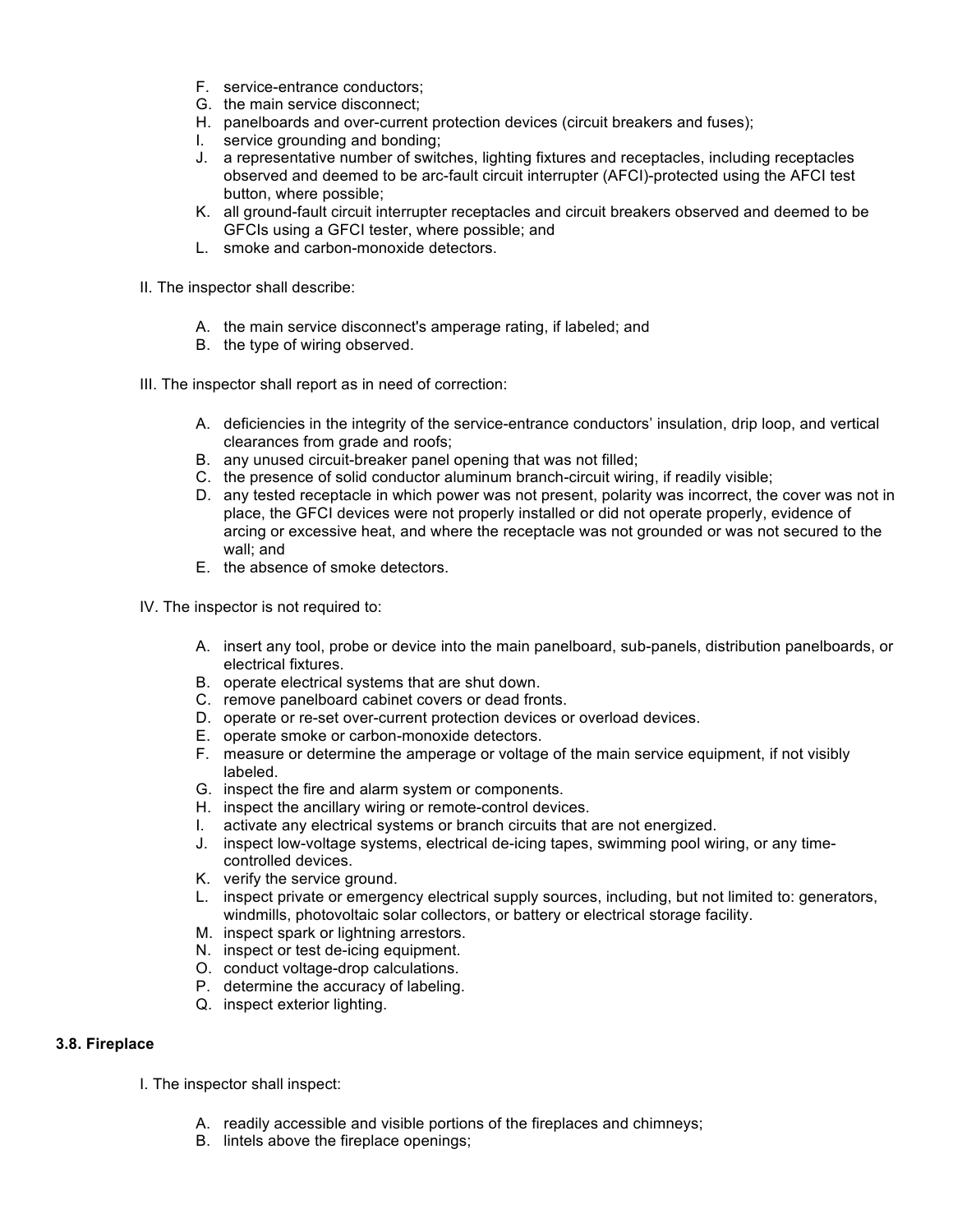- C. damper doors by opening and closing them, if readily accessible and manually operable; and
- D. cleanout doors and frames.
- II. The inspector shall describe:
	- A. the type of fireplace;
- III. The inspector shall report as in need of correction:
	- A. evidence of joint separation, damage or deterioration of the hearth, hearth extension or chambers;
	- B. manually operated dampers that did not open and close;
	- C. the lack of a smoke detector in the same room as the fireplace;
	- D. the lack of a carbon-monoxide detector in the same room as the fireplace; and
	- E. cleanouts not made of metal, pre-cast cement, or other non-combustible material.
- IV. The inspector is not required to:
	- A. inspect the flue or vent system.
	- B. inspect the interior of chimneys or flues, fire doors or screens, seals or gaskets, or mantels.
	- C. determine the need for a chimney sweep.
	- D. operate gas fireplace inserts.
	- E. light pilot flames.
	- F. determine the appropriateness of any installation.
	- G. inspect automatic fuel-fed devices.
	- H. inspect combustion and/or make-up air devices.
		- I. inspect heat-distribution assists, whether gravity-controlled or fan-assisted.
	- J. ignite or extinguish fires.
	- K. determine the adequacy of drafts or draft characteristics.
	- L. move fireplace inserts, stoves or firebox contents.
	- M. perform a smoke test.
	- N. dismantle or remove any component.
	- O. perform a National Fire Protection Association (NFPA)-style inspection.
	- P. perform a Phase I fireplace and chimney inspection.

## **3.9. Attic, Insulation & Ventilation**

- I. The inspector shall inspect:
	- A. insulation in unfinished spaces, including attics, crawlspaces and foundation areas;
	- B. ventilation of unfinished spaces, including attics, crawlspaces and foundation areas; and
	- C. mechanical exhaust systems in the kitchen, bathrooms and laundry area.
- II. The inspector shall describe:
	- A. the type of insulation observed; and
	- B. the approximate average depth of insulation observed at the unfinished attic floor area or roof structure.
- III. The inspector shall report as in need of correction:
	- A. the general absence of insulation or ventilation in unfinished spaces.
- IV. The inspector is not required to: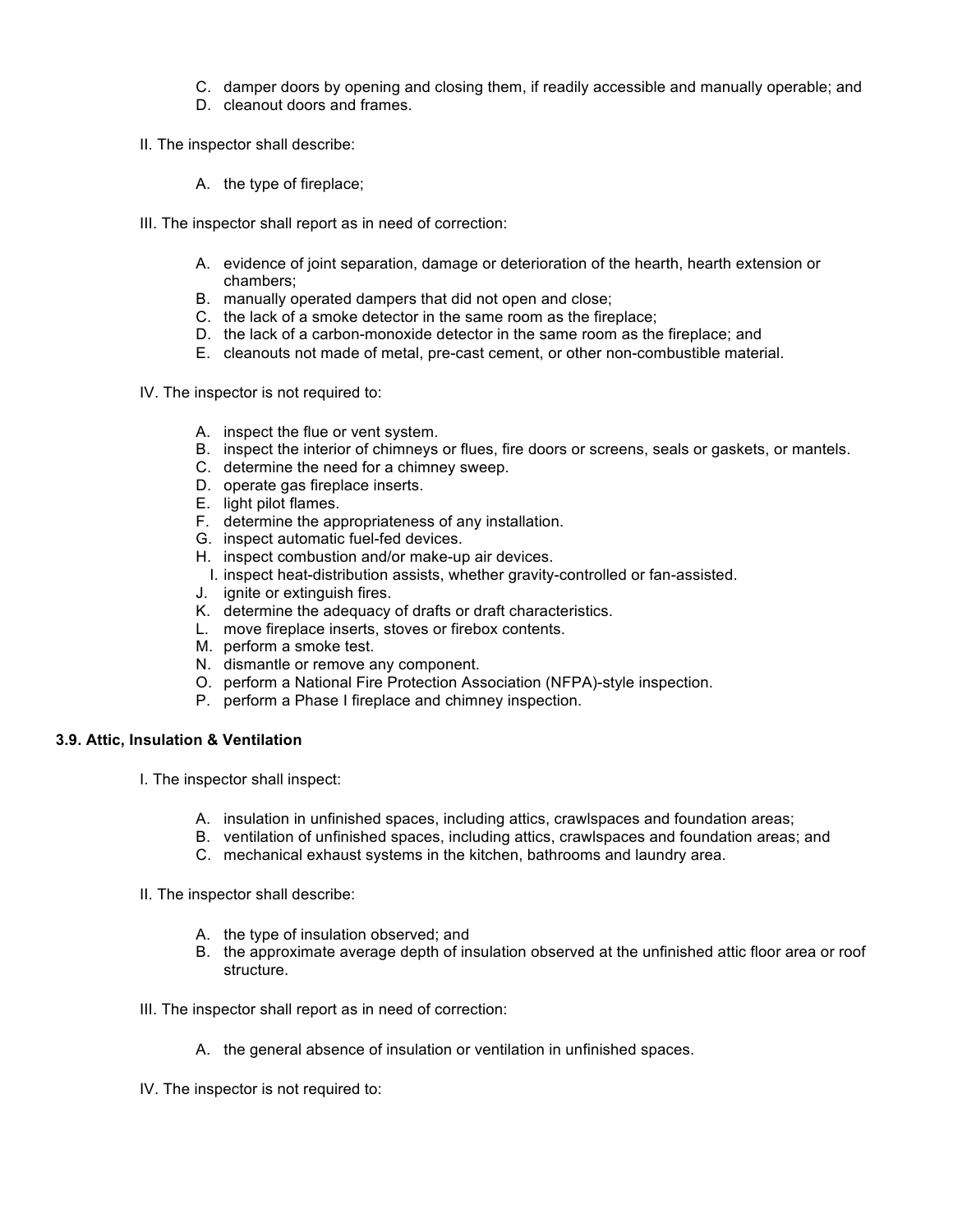- A. enter the attic or any unfinished spaces that are not readily accessible, or where entry could cause damage or, in the inspector's opinion, pose a safety hazard.
- B. move, touch or disturb insulation.
- C. move, touch or disturb vapor retarders.
- D. break or otherwise damage the surface finish or weather seal on or around access panels or covers.
- E. identify the composition or R-value of insulation material.
- F. activate thermostatically operated fans.
- G. determine the types of materials used in insulation or wrapping of pipes, ducts, jackets, boilers or wiring.
- H. determine the adequacy of ventilation.

#### **3.10. Doors, Windows & Interior**

- I. The inspector shall inspect:
	- A. a representative number of doors and windows by opening and closing them;
	- B. floors, walls and ceilings;
	- C. stairs, steps, landings, stairways and ramps;
	- D. railings, guards and handrails; and
	- E. garage vehicle doors and the operation of garage vehicle door openers, using normal operating controls.

II. Inspector shall describe:

- A. a garage vehicle door as manually-operated or
- B. installed with a garage door opener.

III. Inspector shall report as in need of correction:

- A. improper spacing between intermediate balusters, spindles and rails for steps, stairways, guards and railings;
- B. photo-electric safety sensors that did not operate properly; and
- C. any window that was obviously fogged or displayed other evidence of broken seals.
- IV. The inspector is not required to:
	- A. inspect paint, wallpaper, window treatments or finish treatments.
	- B. inspect floor coverings or carpeting.
	- C. inspect central vacuum systems.
	- D. inspect for safety glazing.
	- E. inspect security systems or components.
	- F. evaluate the fastening of islands, countertops, cabinets, sink tops or fixtures.
	- G. move furniture, stored items, or any coverings, such as carpets or rugs, in order to inspect the concealed floor structure.
	- H. move suspended-ceiling tiles.
	- I. inspect or move any household appliances.
	- J. inspect or operate equipment housed in the garage, except as otherwise noted.
	- K. verify or certify the proper operation of any pressure-activated auto-reverse or related safety feature of a garage door.
	- L. operate or evaluate any security bar release and opening mechanisms, whether interior or exterior, including their compliance with local, state or federal standards.
	- M. operate any system, appliance or component that requires the use of special keys, codes, combinations or devices.
	- N. operate or evaluate self-cleaning oven cycles, tilt guards/latches, or signal lights.
	- O. inspect microwave ovens or test leakage from microwave ovens.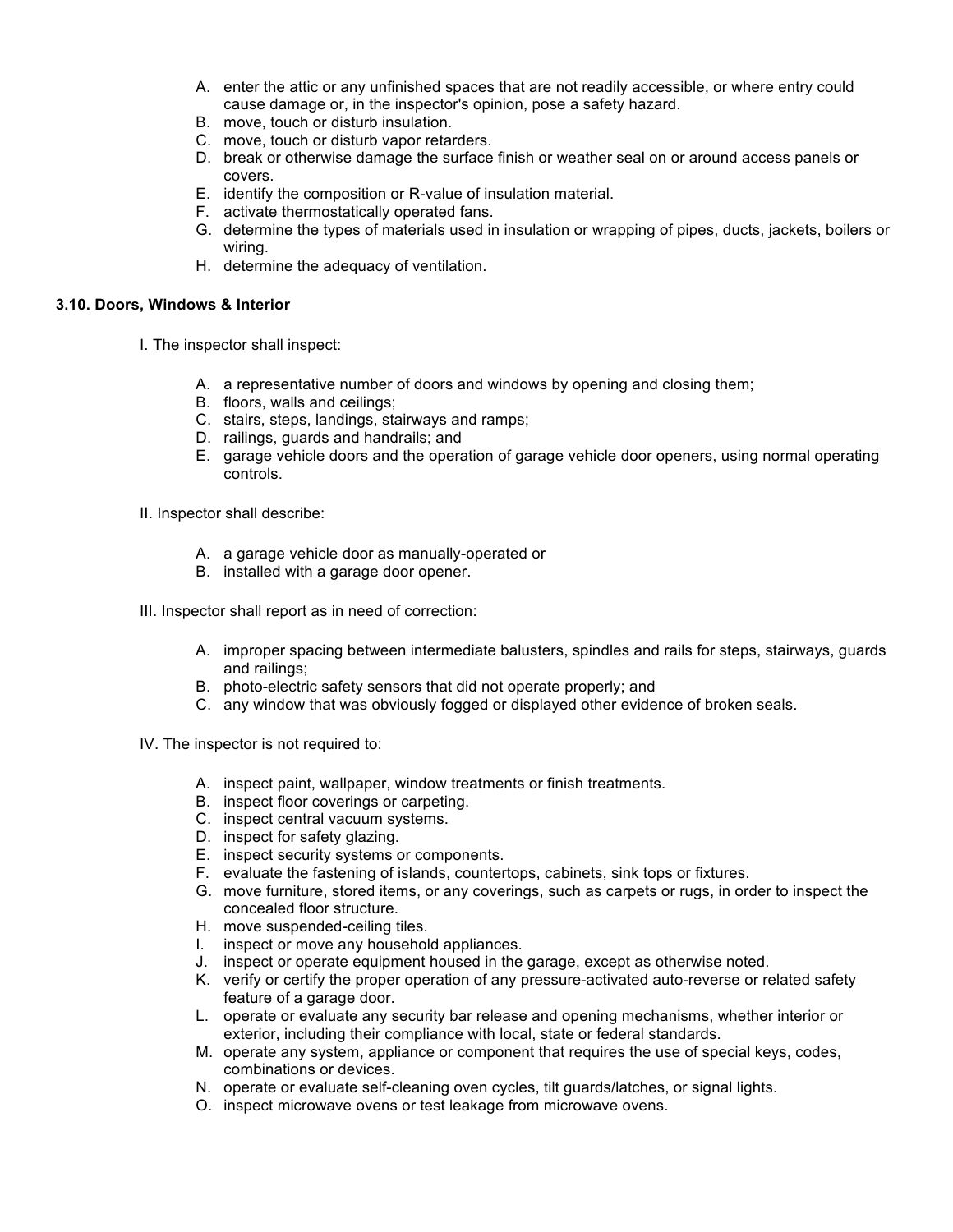- P. operate or examine any sauna, steam-generating equipment, kiln, toaster, ice maker, coffee maker, can opener, bread warmer, blender, instant hot-water dispenser, or other small, ancillary appliances or devices.
- Q. inspect elevators.
- R. inspect remote controls.
- S. inspect appliances.
- T. inspect items not permanently installed.
- U. discover firewall compromises.
- V. inspect pools, spas or fountains.
- W. determine the adequacy of whirlpool or spa jets, water force, or bubble effects.
- X. determine the structural integrity or leakage of pools or spas.

# **4. Glossary of Terms**

- **accessible:** In the opinion of the inspector, can be approached or entered safely, without difficulty, fear or danger.
- **activate:** To turn on, supply power, or enable systems, equipment or devices to become active by normal operating controls. Examples include turning on the gas or water supply valves to the fixtures and appliances, and activating electrical breakers or fuses.
- **adversely affect:** To constitute, or potentially constitute, a negative or destructive impact.
- **alarm system:** Warning devices, installed or freestanding, including, but not limited to: carbon-monoxide detectors, flue gas and other spillage detectors, security equipment, ejector pumps, and smoke alarms.
- **appliance:** A household device operated by the use of electricity or gas. Not included in this definition are components covered under central heating, central cooling or plumbing.
- **architectural service:** Any practice involving the art and science of building design for construction of any structure or grouping of structures, and the use of space within and surrounding the structures or the design, design development, preparation of construction contract documents, and administration of the construction contract.
- **component:** A permanently installed or attached fixture, element or part of a system.
- **condition:** The visible and conspicuous state of being of an object.
- **correction:** Something that is substituted or proposed for what is incorrect, deficient, unsafe, or a defect.
- **cosmetic defect:** An irregularity or imperfection in something, which could be corrected, but is not required.
- **crawlspace:** The area within the confines of the foundation and between the ground and the underside of the lowest floor's structural component.
- **decorative:** Ornamental; not required for the operation of essential systems or components of a home.
- **describe:** To report in writing a system or component by its type or other observed characteristics in order to distinguish it from other components used for the same purpose.
- **determine:** To arrive at an opinion or conclusion pursuant to examination.
- **dismantle:** To open, take apart or remove any component, device or piece that would not typically be opened, taken apart or removed by an ordinary occupant.
- **engineering service:** Any professional service or creative work requiring engineering education, training and experience, and the application of special knowledge of the mathematical, physical and engineering sciences to such professional service or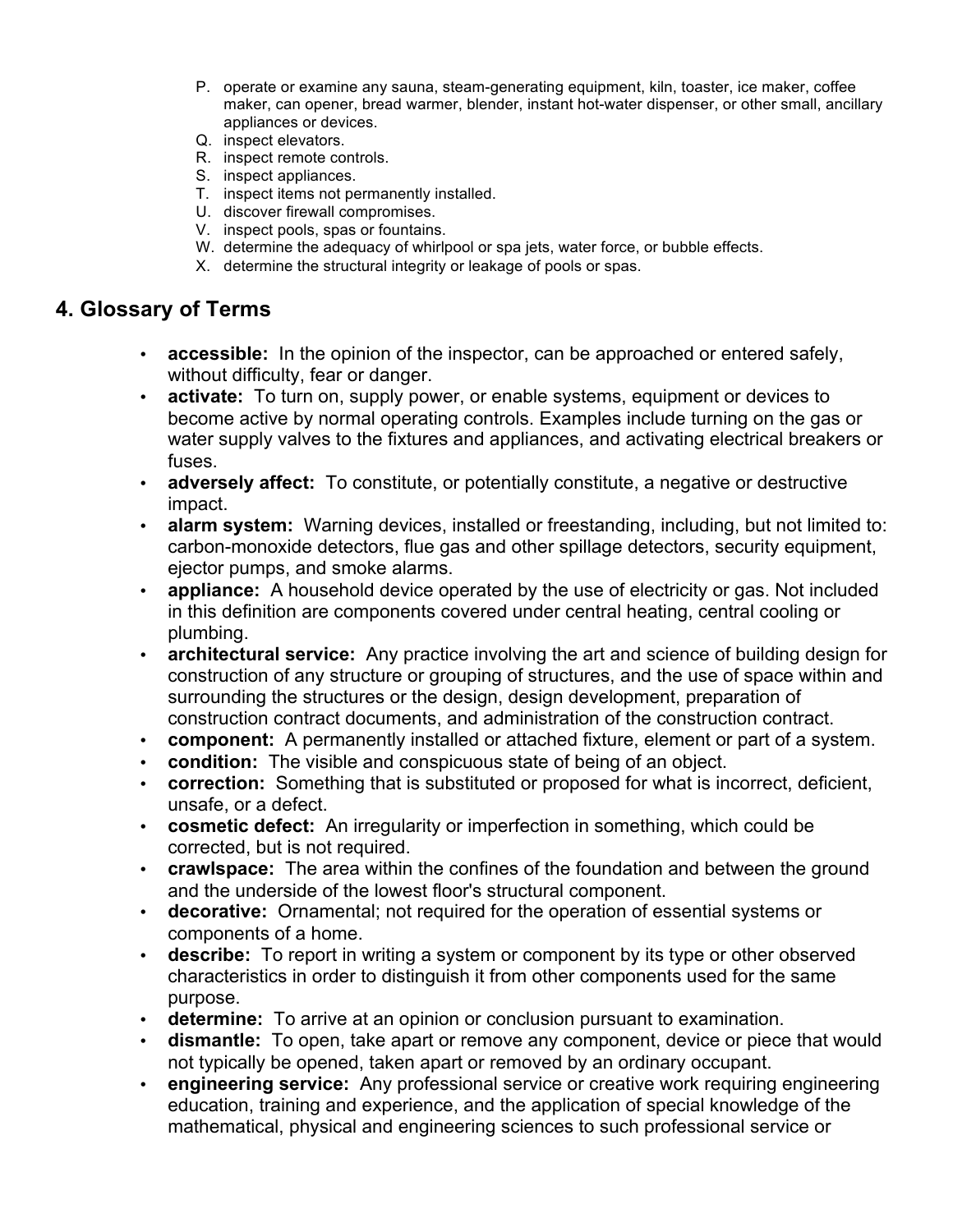creative work as consultation, investigation, evaluation, planning, design and supervision of construction for the purpose of assuring compliance with the specifications and design, in conjunction with structures, buildings, machines, equipment, works and/or processes.

- **enter:** To go into an area to observe visible components.
- **evaluate:** To assess the systems, structures and/or components of a property.
- **evidence:** (noun form) That which tends to prove or disprove something; something that makes plain or clear; ground for belief; proof.
- **examine:** To visually look (see **inspect**).
- **foundation:** The base upon which the structure or wall rests, usually masonry, concrete or stone, and generally partially underground.
- **function:** The action for which an item, component or system is specially fitted or used, or for which an item, component or system exists; to be in action or perform a task.
- **functional:** Performing, or able to perform, a function.
- **functional defect:** A lack of or an abnormality in something that is necessary for normal and proper functioning and operation, and, therefore, requires further evaluation and correction.
- **general home inspection:** The process by which an inspector visually examines the readily accessible systems and components of a home and operates those systems and components utilizing these Standards of Practice as a guideline.
- **home inspection:** See **general home inspection**.
- **household appliances:** Kitchen and laundry appliances, room air conditioners, and similar appliances.
- **identify:** To notice and report.
- **indication**: (noun form) That which serves to point out, show, or make known the present existence of something under certain conditions.
- **inspect:** To examine readily accessible systems and components safely, using normal operating controls, and accessing readily accessible areas, in accordance with these Standards of Practice.
- **inspected property:** The readily accessible areas of the buildings, site, items, components and systems included in the inspection.
- **inspection report:** A written communication (possibly including images) of any material defects observed during the inspection.
- **inspector:** One who performs a real estate inspection.
- **installed:** Attached or connected such that the installed item requires a tool for removal.
- **material defect:** A specific issue with a system or component of a residential property that may have a significant, adverse impact on the value of the property, or that poses an unreasonable risk to people. The fact that a system or component is near, at or beyond the end of its normal useful life is not, in itself, a material defect.
- **normal operating controls:** Describes the method by which certain devices (such as thermostats) can be operated by ordinary occupants, as they require no specialized skill or knowledge.
- **observe:** To visually notice.
- **operate:** To cause systems to function or turn on with normal operating controls.
- **readily accessible:** A system or component that, in the judgment of the inspector, is capable of being safely observed without the removal of obstacles, detachment or disengagement of connecting or securing devices, or other unsafe or difficult procedures to gain access.